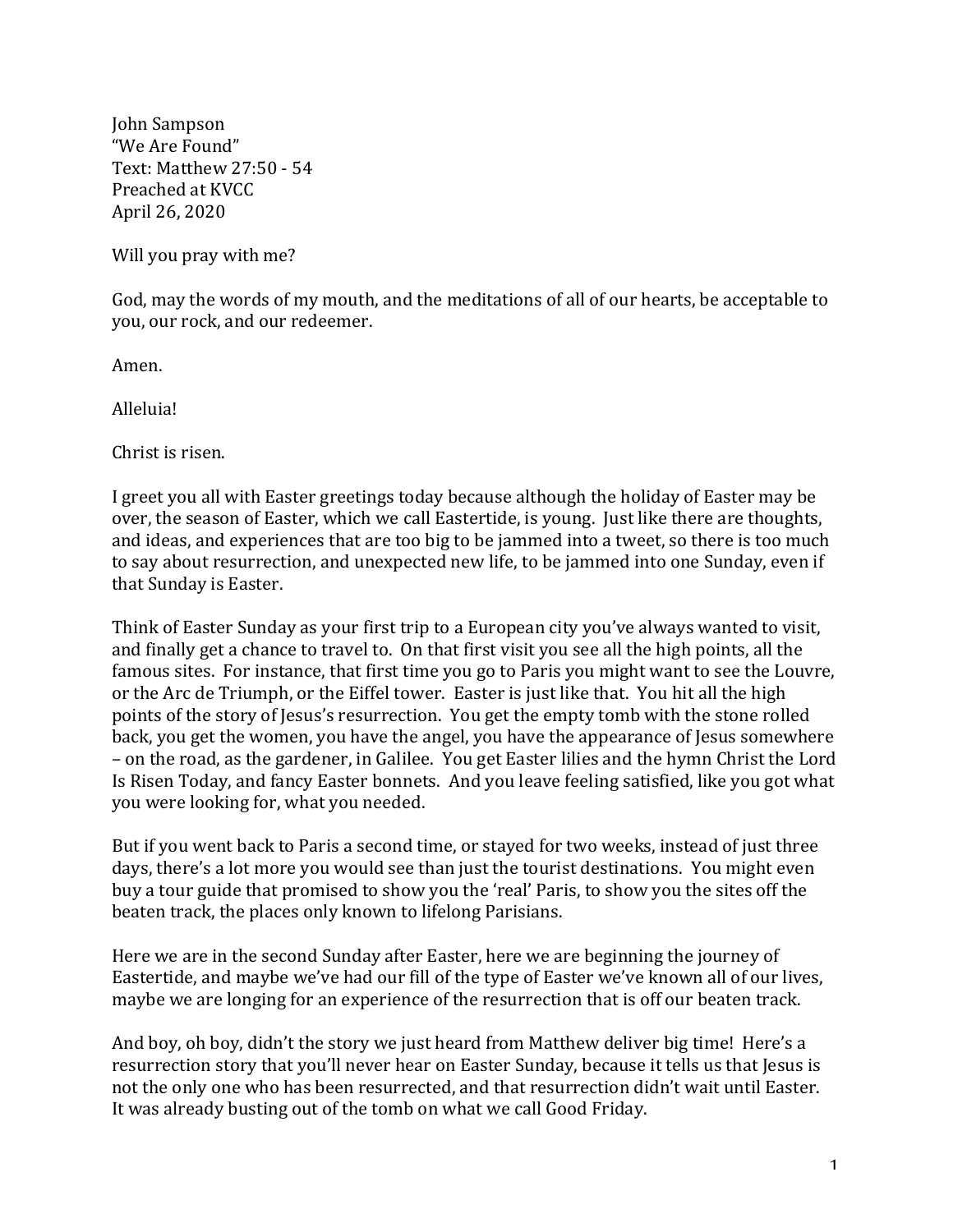Our tradition often portrays resurrection as if God entered history on Easter morning and resurrected a man she had called her beloved during his baptism, and had called her Son on a mountaintop when he was transfigured by a divine light. Our tradition may make us believe Jesus is resurrected because he was special, and different from you and me. And so the images we are often shown on Easter are of a solitary man, carrying the wounds of his crucifixion, who is always to us the Other, always portrayed as separated and removed. And the subtext of this is that resurrection is also special and separate and removed from our experience.

But I thank God there is not just one Christianity, but many Christianities, many experiences, and perspectives of the meaning of something like the resurrection. And so, on this second Sunday of Easter, I invite us to move beyond the image of the resurrection we might be familiar with, and open ourselves to the image of Easter held by our brothers and sisters in the Eastern Church. I invite us to move beyond an Easter of where we experience the must-see events of a Protestant resurrection, and take up the guide book of Orthodox Christianity, which will bring us to insights about the resurrection we may never have known existed.

[Martha, could you share the icon of the resurrection?]

Here is a version of the icon of Christ's resurrection that has graced churches and manuscripts from the Orthodox tradition since the  $9<sup>th</sup>$  century. This is how Eastern Christians picture the story of Christ's rising, and its meaning. And it is directly related to the odd story from Matthew, which was shared this morning.

Here is an image not of a solitary resurrection, but of a universal resurrection.

Here is an image of a risen Jesus pulling Adam and Eve, pulling the proto-humans from their graves. He pulls them from death and decay into the radiance of his presence. And on either side others await their turn at being pulled from their graves. On the left, we see David and Solomon crowned, and John the Baptist in his furry robe. On the right, there is Abel with his shepherd's crook. Below are the shattered doors and locks of death, which have no power anymore.

In the Eastern vision of resurrection Christ is not the passive recipient of new life. He is the active giver of new life, a gift he extends to all of the holy ones who lived before, and a promise he offers to all of us. Adam and Eve aren't just historical figures. They are symbols for all of humanity, in every time and place. And we hear the echo of this understanding of a universal resurrection in the story of the dead pouring out of the tombs in Jerusalem on Good Friday. Resurrection is for all of the holy. Resurrection is not just for kings. Not just for Jesus. Not just for the first humans made by God's own hands. And it doesn't have to wait for Easter. Resurrection is our story, and it is bound up with love.

Our spiritual ancestors tell us that the ones raised in Jerusalem were the holy ones. The icon we have been looking at shows the heads of all of those being pulled from the graves